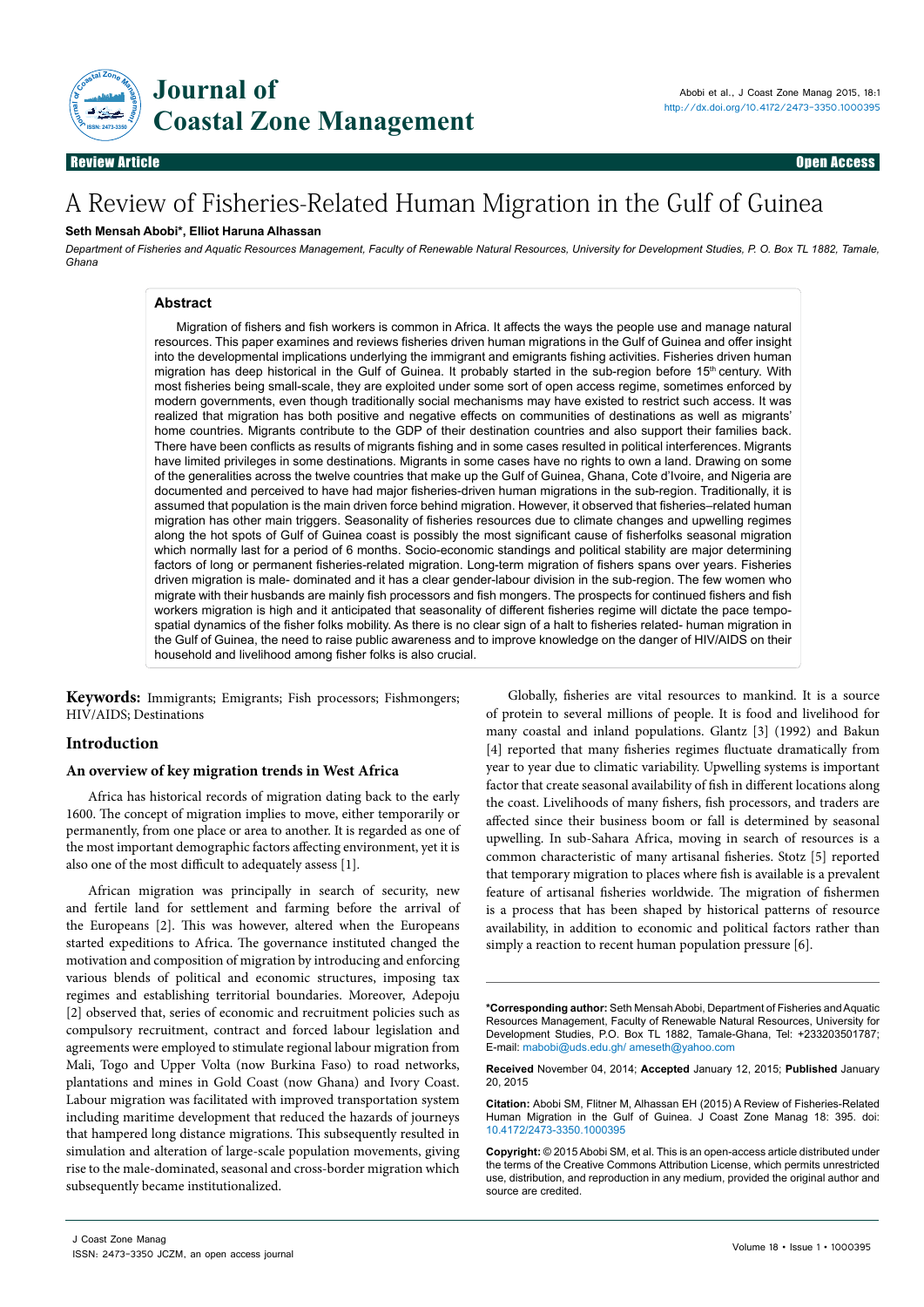**Citation:** Abobi SM, Flitner M, Alhassan EH (2015) A Review of Fisheries-Related Human Migration in the Gulf of Guinea. J Coast Zone Manag 18: 395. doi: [10.4172/2473-3350.100039](http://dx.doi.org/10.4172/2473-3350.1000395)5





## **Gulf of Guinea**

The Gulf of Guinea is part of the tropical regions of the Atlantic Ocean with a mean warm surface water temperature being greater than 24°C. The Gulf of Guinea has a body of water from south Atlantic central water underlying the warm and low saline surface water [7]. The zones of rapid changes in temperature (thermocline) and the salinity (halocline) separate the two water masses. Seasonal vertical oscillations of the thermocline result in equatorial and coastal upwelling. This has a major impact on the regional fisheries, and the location of upwelling zones affects the distribution and abundance of fishery resources in the area.

The Gulf of Guinea is influenced by three major current systems namely the Benguela, the South Equatorial and the Guinea Currents [7]. Four major marine seasons can be experienced in the surface-water layer of the Gulf of Guinea as it is under the influence of both, the northern and southern climate; starting from a long, warm season from February to May, followed by a long, cold season from June to October, and then a short, warm season from November to mid-December, and finally, a short, cold season from mid-December to January. The second season (long, cold) features an upwelling along the equator ("equatorial divergence") and along the north and south coasts of the Gulf of Guinea. With seasonal shifting of two active oceanic fronts, the upwelling follows them in the direction of the poles and brings about alternation zones (areas swept by the passage of these fronts). One of these, to the North, extends from Cape Verga (Guinea) to Cape Blanc (Mauritania). Its southern counterpart stretches from Cape Lopez (Gabon) to Cape Frio (Angola). During the northern winter, the northern front is located around Cape Verga, the southern front around Cape Frio (see [8] as shown in Figure 1). During the southern winter these frontal zones are shifted, the first up to Cape Blanc, the second

as far as Cape Lopez (Figure 2). At the same time, upwelling is also observed between Cape Palmas (Côte d'ivoire) and Cotonou (Benin).

The Gulf of Guinea is of high fisheries importance to its bordering countries, especially as far as artisanal fisheries are concerned. FAO [9] reported that the total marine catch from the Gulf of Guinea (Guinea-Bissau to Gabon) totaled 925, 560 metric tons. The shares in the landings of the countries were as follows: Benin, 7779 t; Cameroon, 51847 t; Côte d'Ivoire, 43586 t; Equatorial Guinea , 6637 t; Gabon, 19162 t; Ghana 223575 t Guinea, 82127 t; Guinea-Bissau, 6404 t ; Liberia, 7070; Nigeria, 281200 t; Sierra Leone, 175185 t; Togo, 20988 t.

## **Small-scale fisheries in West Africa**

Small-scale fishery accounts for the majority of fish catches in Africa [10]. In West African countries such as Ghana, small-scale fishers also provide the majority of the national fisheries catch. Fish caught by small-scale fishers likely contribute a quarter of the total protein intake in Africa, and small-scale fishing communities play a vital role in nutrition, trade, and economic activity [11]. Small-scale fishers use smaller boats and gear, and land smaller quantities of fish than largescale/ commercial fishing boats. Along the West African coast, the craft frequently used by small-scale fishers is a large dug-out wooden canoe. It was even suggested that small-scale fishing communities may have higher rates of fertility and population growth [12]. Higher fertility in fishing communities has been linked to the heavy demands of labour in fishing. Existing research also suggests that small-scale fishing communities may have lower incomes and income stability due to wide seasonal fluctuations in the availability of fish.

As in the rural agricultural sector in Africa, some view the population-poverty-environment nexus as a threat to the sustainable use and development of the region's fishery as well as land resources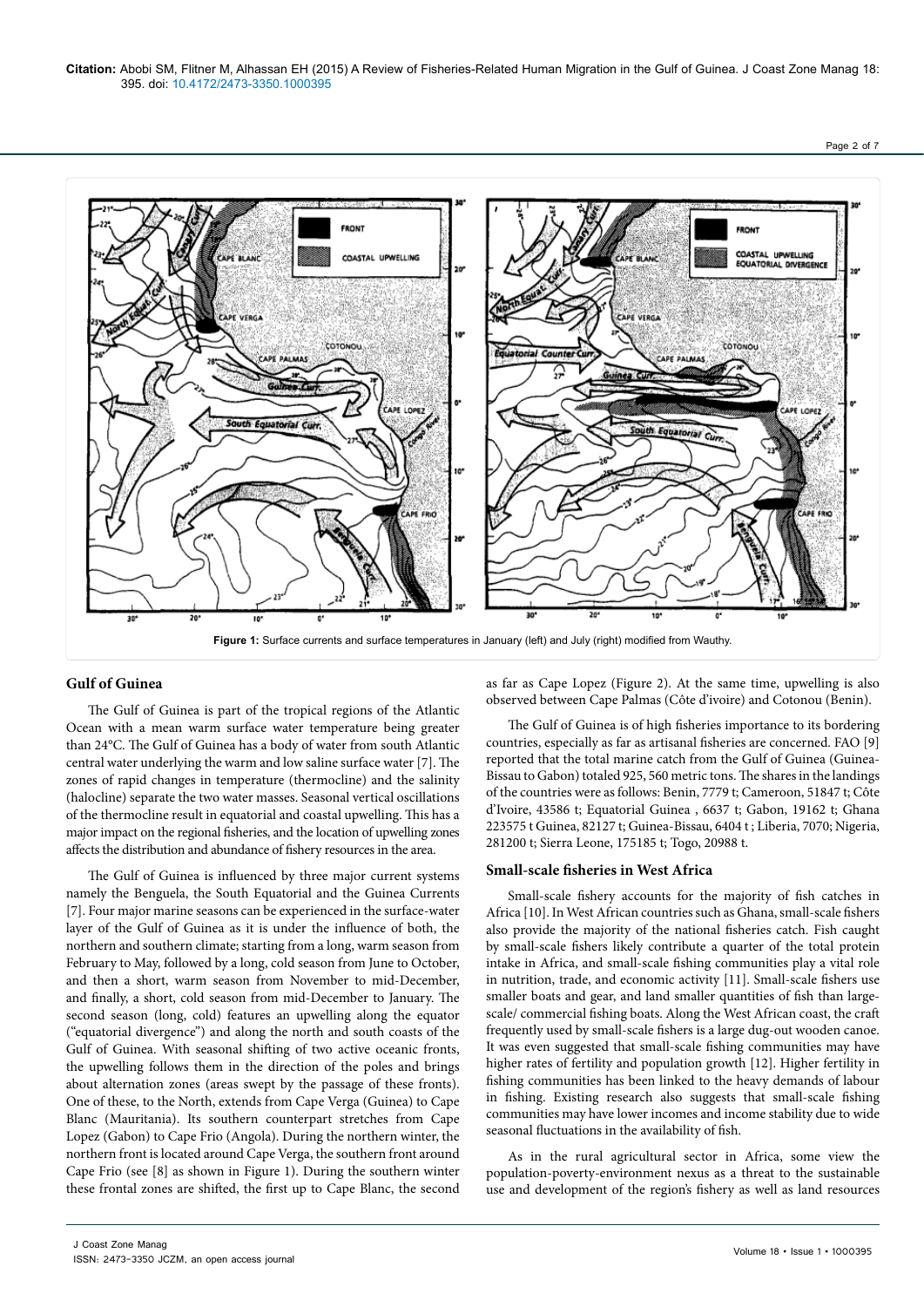**Citation:** Abobi SM, Flitner M, Alhassan EH (2015) A Review of Fisheries-Related Human Migration in the Gulf of Guinea. J Coast Zone Manag 18: 395. doi: [10.4172/2473-3350.100039](http://dx.doi.org/10.4172/2473-3350.1000395)5

Page 3 of 7



[11,13]. It has been reported that "no one ever becomes a full-time" maritime fisherman other than under duress". Thus describing circumstances among small-scale fisher folk in Ghana, Togo and Benin as "being precisely that of localized overpopulation leading to a type of colonizing behavior," which led to their migration to other "underpopulated" coastal areas in West Africa [14]?

## **Review aim and objectives**

This paper sets out to examine the development of fisheries-related human migration in the Gulf of Guinea and outlines developmental implications underlying the immigrant and emigrants fishing activities.

The specific objectives of the study included:

- 1. To underscore the current and historical patterns and trends of fisheries-related migration development in the Gulf of Guinea
- 2. To characterize the fisheries-related human migration in the Gulf of Guinea
- 3. To study the fisheries-related human migration in Ghana and Nigeria
- 4. To analyze the developmental implications of the fisheries-related human migration on both emigrant and immigrant nations.

# **Development of Fisheries –Related Human Migration in West Africa and Gulf of Guinea**

## **What is fisheries-related human migration?**

Fisheries-related human migration is defined as temporary or permanent movement of fisher folks, fish processors, fish traders and fisheries workers from one defined location, mainly a coastal state including fishing areas, to another coastal zone/destination with movement being mainly and primarily, though not exclusively, as a result of shift in fisheries and fishing activities. The movement could also be driven by economic and political factors in addition to the fisheries resource availability and also by population pressure. Fisheries-related human migration has strong spatio-temporal dynamics and thus needs a lot of systems to assess and monitor it.

#### **Historical development**

At the beginning of twentieth century, Fante expanded their fisheries expansion into the coastal areas of the Ivory Coast [15]. For a long period the Fante (and Nzima) had first and foremost been known as rubber traders in the Ivory Coast, but when this trade collapsed, many of them invested in fisheries [16]. Through the finance of these traders, Fante fishermen and fish traders were able toinvest in equipment and travel to start fishing in the Ivory Coast, where marine fish resources were largely unexploited. The fish was marketed in Abidjan, but some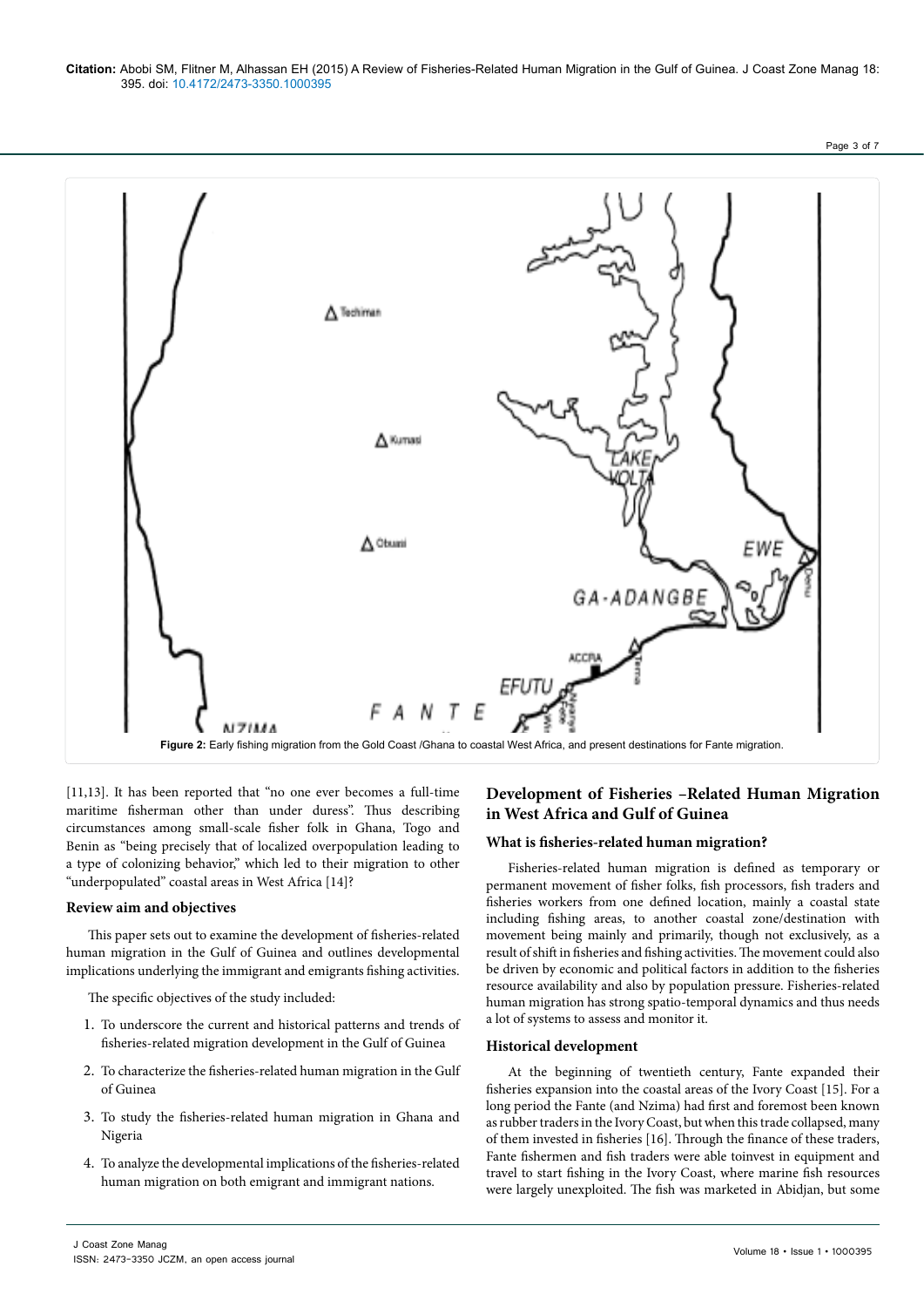of the fish was also transported into Ghana by Fante women who cooperated with the fishermen. Other groups of fishing migrants arrived later. Ewe beach seine fishermen have been in the Abidjan area since the 1930s, while Ga line fishermen started settling there in the1970s [16].

The fisher folks gradually continued to settle further westwards. The first Fante fishermen started coming to Liberia in the 1920s [17], whereas their arrival further west in the 1940s and 1950s have been documented in Sierra Leone [18], Guinea [19] and Gambia [20]. The local population in these areas did not fish much, except from the lagoons, and with the development of harbours in Monrovia, Freetown and Conakry, Ghanaian fishermen found new opportunities in new urban fish markets. Towards the east, as in Benin, the Anlo-Ewe was the first group of migrant fishermen to start settling in the 1920s. They were later followed by Ada and Fante fishermen [21]. Ewe fishermen from Ghana were also the first to arrive in Nigeria [22]. In these areas, the fisheries migrants were informed and supported financially by relatives who already were established merchants, and who therefore knew that there was a need for the fish supply that their relatives could provide [23].

## **Current fisheries-related human migration and their characteristics**

The act of moving from one's home country/place to another destination (emigration) is diversified in the sub-region. The sub-Sahara Africa has both countries of immigration and emigration as well as those that combine both; some also serve as transit routes for migrants. Tawari [24] in her study on the Igbabele fishing camp in Brass LGA of the oil rich Bayelsa State, Nigeria reported that there were nationals from Ghana, Togo, Cameroon and people from different States of Nigeria. Each people group had a leader.

Moreover, the major traditional countries of immigration are Côte d'Ivoire and Ghana [2]. Nigeria also became a major migration receiving country when they started oil production in the early 1970s. The main labour exporting countries have still remained Burkina Faso, Mali, Guinea Conakry, Cape Verde and Togo. However, the situation in Cape Verde is unique wherein the Diaspora outnumbered the resident population [25]. Senegal is emigration and immigration country, labour exporting and labour receiving country. Senegal has thus become a transit country for migrants seeking to enter the Europe countries via Las Palmas to Spain. When economic conditions deteriorated in Ghana in late 1960s and also in Nigeria in the middle 1980s, the two countries then turned labour exporting countries [2]. A significant amount of brain circulation took place between Ghana, Gambia and Nigeria; Togo and Cote d'Ivoire; Burkina Faso, Senegal and Cote d'Ivoire, and countries with shared colonial legacy. Since the late eighties, traditional labour importing, richer countries in the subregion (Côte d'Ivoire) and hitherto attractive destinations for migrants (Nigeria) have experienced political and economic crises, which also spurred out-migration of their nationals. Until the early 80s, few Nigerian professional emigrated because domestic working conditions were attractive and internationally competitive. The collapse of oil price, a sharp decline in oil revenue, rapid deterioration in living and working conditions, wage freeze, devalued national currency, declining real incomes, authoritarian military rule and the vacillating economic situation fuelled large-scale emigration of skilled and unskilled workers abroad [2].

## **Drivers of fisheries-related human migrations**

Coastal fisheries resources are characterized by significant temporal and spatial fluctuations. Many marine fish stocks migrate seasonally

over large distances. Consequently, migration in sub-Sahara Africa is often an integral part of the fishing profession and could thus be seen as a social adaptation to a complex environment. Migration of fisher folk in coastal environments can be treated as a voluntary process. Even though resources decline can certainly be a factor which affects the decision to fish elsewhere or relocate, migration is however, not judged to be necessary for explicit survival, in comparison with floods, hurricanes or war, as mentioned above. Furthermore, former works on environmental degradation suggest that it is rarely the sole factor determining migration among fisherfolk [6,26,27,28].

# **Case Studies in Ghana and Nigeria**

## **Ghana-Fante/Moree migratory fisheries**

**Historical patterns of migration by Moree fishers**: Fisheries migration within West Africa is over centuries. Fantes (Ghana) long-distance and long-term fisheries migration to countries like Cote d'lvoire, Liberia, Guinea, Sierra Leone, Senegal, Togo, Benin, and Nigeria began about 100 years ago. Figure 2 [15,19,27] shows the historical expansion of fisher-migrants from Ghana. It also shows the main areas in West Africa where Fante migrants presently are fishing, as well as the main migration destinations abroad in 1999 for migrants from Moree.

Fishing and migration among coastal communities like Moree in Ghana has deep and long historical roots. People have been fishing in rivers and lagoons along the coast of Ghana long before Europeans started writing about it in the 15th century. However, it is reported that marine fishing and coastal trade by sea developed mainly with the arrival of European traders [29]. The report postulated that because of lack of natural harbors in West Africa, the Europeans hired fishermen as canoemen to transport people and goods from their ships across the rough surf to the beaches, and vice-versa. Since the coastal population had their own canoes modified to get them across the surf, it was assumed that the canoes were not earlier used for seafaring [29]. The canoe- men's and later fishermen's selective adoption of European technology, such as the sail and the beach seine, enabled them to fish farther out at sea and to obtain larger catches. The canoemen also organized themselves in companies, either working on a regular basis for a particular trading company, or hiring themselves out to load and unload goods for various ships. This experience probably was very important for the way fishermen came to organize themselves in fishing companies [30-32]. The canoemen were also employed in such great numbers that they established their own communities. In Aneho (located today within Togo), for example, the Fante canoemen established a community with their own leaders probably as early as 1650 [29]. Their type of organization was quite similar to today's migrant fishing communities. Through their experience as canoemen, the Fante also gained more knowledge about the seasonal migration or movements of fish and about fish markets and they established social and commercial contacts that could serve as entry points to these resources and niches.

Fante canoemen and fishermen migrated seasonally and also for more permanent settlement. Christensen [33] reported that in a new and accurate description of the Coast of Guinea, William Bosman in 1721 wrote that there were thousands of Fante fishermen who, in addition to fishing, used their canoes in trade along the coast. Between the late 1700s and mid-1800s the Fante introduced sea-fishing to other peoples along the coast (Ga-Adangbe and Anlo-Ewe), who were mainly farmers supplementing their diet with fish from lagoons and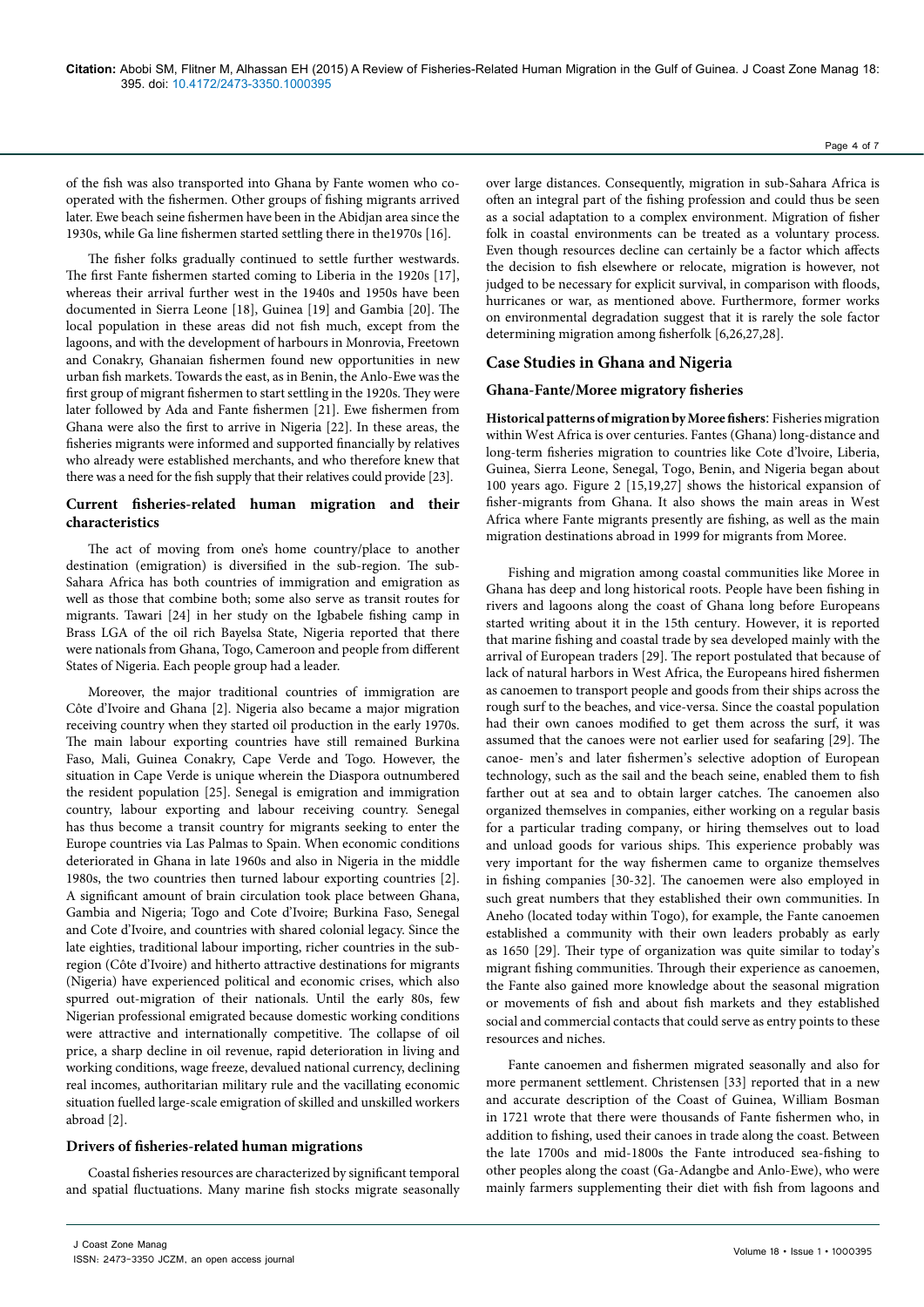rivers [14,34-36]. Seasonal and long-term migration thus has been an integral part of Fante fisheries for at least 200 years.

**Current patterns of fishery migration from Moree:** Currently, fishery migration from Moree to other places may be seasonal and short-term (in a matter of few weeks or months) as well as long-term (6 months to several years). Longer-term migration occurs when the destination is another country, such as Cote d'Ivoire. Our survey indicated a division between short and long-term migrants. More than 50% of migrants may go on short-term expeditions lasting between 1 and 3 months. Among the remaining migrants, the largest portion stayed away for 6 months while a smaller proportion stayed away for 4 years or more. Migration is undertaken both by men and women, since many men travel with their wives on their expeditions to perform housekeeping and fish processing activities. In addition, many women may migrate alone, or often take their daughters with them, to take up fish-processing activities elsewhere. According to a survey, the most common migration destinations for migrants within Ghana were fishing areas in the western region (61%) [6]. Only one-quarter go to other places in the Central Region and an even smaller proportion go east toward the Greater Accra Region. The most common international destinations are Cote d'Ivoire (especially the town of Sassandra) and Benin. Their study also suggests that migrants tend to return to the same communities or places where they have relatives. Women on the whole used a wider network of relations compared to men, who relied on non-relatives more than women. Fishing crews travel to their destination by water in their canoes, while women generally take land routes by bus and meet their male relatives at the migration destination [37,38].

# **Nigeria migratory fisheries**

**Sources of origin:** Nigeria is the most populous nation in Africa and has diversified economy. Fisher folks in Nigeria are of different ethnic groups comprising indigenous and non-indigenous people. In Chad and Kainji/Jebba Lake Basins in Northern Nigeria, Malians, Chadian and Cameroonians are the main Non-Nigerians involved in fishing in the lake. They also fish in the Niger/Benue confluence at Lokoja (middle of Nigeria), whilst the Nigerian coastal waters is also seasonally fished by Ghanaian migrant fishermen. Fishers have long time generations in which parents pass on fishing skills and tradition to their children [39]. A studyon 25 lagoon and 10 marine fishing communities of Lagos State has shown that there is a strong migration of ethnic groups within Nigeria [40]. The main tribe in the study area were the Ijebus who are natives of the state (59.1%). Migrants from other parts of Nigeria included the Ilajes (25.3%); Ijaws and Urhobos (1.9%). The Eguns (22.7% and 15% in lagoon and marine fishing communities, respectively) and Aganrins (10%) are non-Nigerians whose grand parents have resettled for long in the fishing communities and now claim to be Nigerians. Ghanaian migrant fishermen who came for the fishing season made up 8.4% of the sample size in marine fishing communities [40].

**Demographic characteristics of migratory fishermen:** The household structure in the fishing communities is usually large due to the polygamous nature of the marital status of the fishermen. On the average, fisherman marry between two to three wives who will assist him in sales and processing of the fish catch. A migratory fisherman usually, has a compound which consists of four or more number of huts. A hut for each of the wives and one for the husband, but they all eat from the 'same pot' and can therefore be described as a single household. They also operate the extended family system. This household is similar to what operates in the places of origin of fishermen.

Households in fishing communities in Nigeria are mostly maleheaded. According to the data collected by Fregene [38], from a sample of 210 households, female headed households were 35 (16.67%). The female heads were either de jure or de facto. De jure female households are mostly widows without an adult male son of social and productive age. On the other hand, de facto female heads are essentially those whose husbands work away from the fishing enterprise and were not permanently living in the community leaving their wives to manage the fishing enterprise [41]. The coastal fishermen were more exposed to formal education than the lagoon fisherfolks. On the contrary; most of the women from both lagoon and coastal communities had no form of education. Female-headed households had smaller household size when compared to households with males head because of the need for fishing labour. During the off fishing season, migrant fishermen in the west coast (marine) of Lagos State are involved in farming cassava and coconut. Foreigners and women are allowed to own land. In the marine coastal communities, women are involved as fish mongers, petty trading and farming. Migrants are not allowed to purchase land; therefore their only source of livelihood is fishing [40].

# **Developmental Implications of Fisheries-Related Migration in Gulf Of Guinea**

## **Declining fish stock and sustainability of fishing as a livelihood**

It has been reported that people's livelihoods are primarily affected by seasonality, over which they have limited or no control [42]. Also, livelihood is only sustainable when it can cope with and recover from stresses and shocks maintain or enhance its capabilities and assets, while not undermining the natural resource base [43]. However, in fisheries, human activities for the past three decades have adversely affected the ecosystem, which is critical for breeding, nursery, feeding, growth and migration to marine finfish and shellfish species. In some water bodies, the economic impact of excessive fishing effort and exploitation, and declining fish stocks leave fishermen and their dependents potentially with an ever-declining source of income. Diminishing fish stocks means local marine fishermen using canoes have to fish further out to sea. The rural fisher folks are now faces a bleak future as they face the likelihood of losing their livelihood over time. Due to the constant reduction in fish stocks and inadequacy of most of the coastal areas for small-scale agriculture, the last options for the improvement of their livelihood conditions entails to migrate to other areas within or outside the country. Unfortunately, the fisheries institutions and other relevant government institutions have not been able to effectively monitor and control the utilization of fishery resources of water bodies.

## **Impact of period and length of migration on fishing households**

Migration can expose migrants to increased risk of physical and mental health problems [44]. Illness puts additional stresses on households, preventing them from accumulating assets derived from fishing income. Premature death robs fishing communities of the traditional fisheries knowledge gained by experience and reduces incentives for long-term and inter-generational stewardship of resources. The HIV/AIDS which is global pandemic also threatens the sustainability of fisheries by eclipsing the futures of many fisher folks. If the fishing communities of developing countries that account for 95% of the world's fisher folk and supply more than half the world's fish are adversely impacted by HIV/AIDS, then the global supply of fish, particularly to lower-income consumers, may be jeopardized.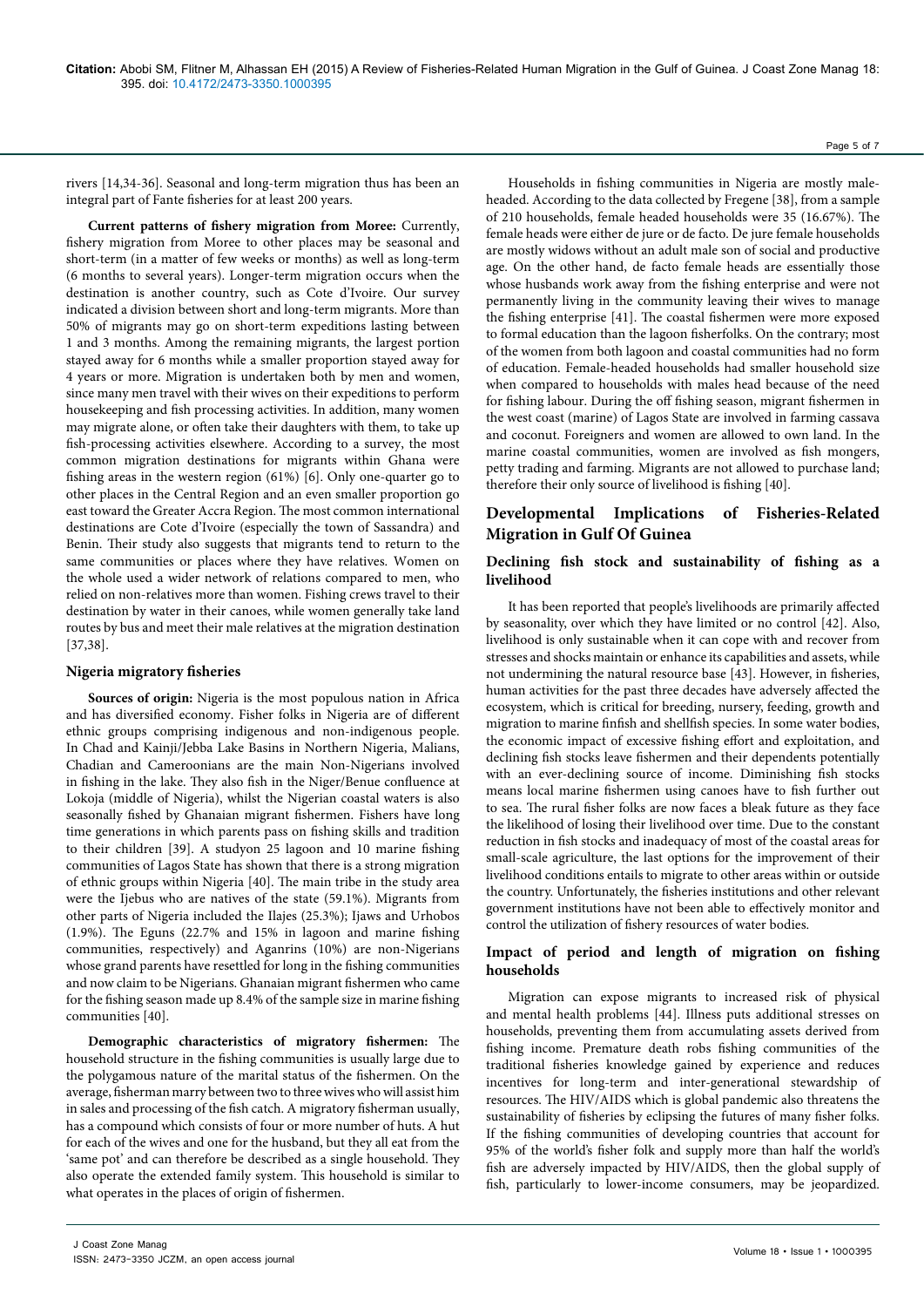It has been reported that fishing communities are often among the highest-risk groups in countries with high overall rates of HIV/AIDS prevalence [45]. Such vulnerability to HIV/AIDS stems from complex, interacting causes that may include the mobility of many fisher folks, the time fishermen spend away from their spouses, their access to daily cash income in an overall context of poverty and vulnerability, their demographic profile, the ready availability of commercial sex in fishing ports and the subcultures of risk taking and hyper-masculinity among some fishermen [2]. Some marine fishermen usually do not move with their wives when they migrate seasonally (3 month) to fishing grounds. The women stay at home to care for the children and are actively involved in fish processing as fishmongers. However, Lagoon fishermen usually move with their wives especially when they are newlywed or if the women gave them money on credit to purchase the fishing inputs as they migrate seasonally from one fishing ground to another. The continual absence of the fishermen over the years has the possibility of increasing the number of female-headed households and household poverty level. This is because the fisherman may likely settle in the new community of destination, marries another wife and later abandon the previous one. The children of migrant fishermen have limited possibilities of attending primary schools due to nature of their parents' occupation which warrants older male children to move along with their parents from one fishing community to another.

#### **Socio-economic and political impacts**

Migrants increasingly face constraints in their utilization of fisheries and market niches when they travel abroad to some parts of West Africa state. These constraints are related to pressure on fish resources largely by the international industrial fishing fleet, but in most cases the constraints have been linked to political conflicts, both at local and national levels. One can mention the expulsion of one million Ghanaians from Nigeria in the early 1980s and the civil wars in Liberia and Sierra Leone in the 1990s. Again, before the war in Liberia, Ghanaian migrants were responsible for 90 per cent of the country's artisanal fish catch [46]. The fishermen who caught this fish and the traders who were involved in processing had to escape from the war in 1990, and very few, if any, have returned to Liberia.

The eruption of violence between the indigenous population and immigrant fishing communities in recent years in some West Africa countries can be traced to the general overall decline in fisheries resources [27]. There have been cases of some governments in the sub region reacting to increasing unemployment among fisher folk by blaming and expelling immigrant fishers. Another example of political conflict affecting migrant fishermen is the regular hostility against migrants by Ivorian authorities. US Department of State [47] reported that in December 1998, Ghanaian fishers were driven out from parts of southwest of Cote d'Ivoire and had their settlements burned by the indigenous people.

# **Conclusion**

Human migration is a considerable issue for many coastal societies, which affect the ways that people use and manage natural resources. From this study and the reviews carried out, it is clear that seasonal variation of fisheries resources due to climate changes and upwelling regimes is the main cause of fisheries-related human migration in the Gulf of Guinea. An emerging concern apart from the climate change and upwelling regimes is the ever-declining fisheries resource. Enhanced and modernized fishing inputs have also greatly influenced fishers and fish workers migration in the last century. Three countries namely Ghana. Nigeria and Cote d'Ivoire along the Gulf of Guinea

Page 6 of 7

have experienced much of fisheries-related human migration. This can be contributed partially to fisheries, economic booms, and open opportunities that existed in the countries.

Migrant fishermen are at disadvantage in the destination country, despite the fact they may have settled for more than a hundred years (like the Eguns and Aganrins of Lagos State west coast). Due to lack of skills other than fishing and appropriate fishing inputs, inland fishermen have continued to migrate to various water bodies which have been over exploited, while industrial development and trawlers have destroyed the marine fishing grounds of artisanal fishermen. It is also unfortunate that in this period of the 21st century some fishermen do not see the need to educate their children, but prefer to use them as cheap sources of labour, while others lack the financial means to train their children

According to the migrant fishermen, there are more fish species (shining nose, barracuda and croakers) and bigger in sizes in Nigerian waters compared to those in Keta (Ghana). There is a larger market in Nigeria for fish due to the country's large population. Ghanaians bring fish (like catfishes) to sell in Nigeria and Republic of Benin. This is because the Ewes and Eguns do not eat non-scaly fish. Considering the high cost of fishing inputs especially the drag net ('dogbo') and Ghanaian dug-out canoe, the fishermen who cannot afford the cost and others who come because they owe some debt back in Ghana will come to work in fishing companies as a labourers. The lack of alternative sources of livelihood and other skills except that of fishing learnt from their fathers, will continue to encourage those have not been adequately educated to continue as migrant fishermen.

In the light of this, it will be interesting to carry out future studiesthat will examine current fisheries mobility and come out with relevant statistics on migrant fishermen activities and possibly identify other sources of alternative livelihood to empower fishers and fish workers to survive during off-fishing season within national jurisdictions.

#### **Acknowledgement**

The authors are grateful to Professor Kai Bischof of University of Bremen, Germany and Professor John Blay of University of Cape Coast, Ghana.

#### **References**

- [1. Curran SR \(2002\) Migration, social capital and the environment: considering](mailto:http://www.jstor.org/discover/10.2307/3115269?sid=21105609381783&uid=2&uid=3738256&uid=4)  [migrant selectivity and networks in relation to coastal ecosystems. Population](mailto:http://www.jstor.org/discover/10.2307/3115269?sid=21105609381783&uid=2&uid=3738256&uid=4)  [and Development Review 28:](mailto:http://www.jstor.org/discover/10.2307/3115269?sid=21105609381783&uid=2&uid=3738256&uid=4) 89-125
- 2. Adepoju A (2005) Migration in West Africa Labour migration. A paper prepared for the Policy Analysis and Research Programme of the Global Commission on International Migration.
- [3. Glantz MH \(1992\) Climate Variability, Climate Change and Fisheries. Cambridge,](mailto:http://www.cambridge.org/us/academic/subjects/life-sciences/natural-resource-management-agriculture-horticulture-and/climate-variability-climate-change-and-fisheries)  [UK: Cambridge University.](mailto:http://www.cambridge.org/us/academic/subjects/life-sciences/natural-resource-management-agriculture-horticulture-and/climate-variability-climate-change-and-fisheries)
- [4. Bakun A \(1998\) Ocean Triads and Radical Interdecadal Stock Variability: Bane](mailto:http://link.springer.com/chapter/10.1007%2F978-94-011-4433-9_25)  [and Boon for Fishery Management Science.](mailto:http://link.springer.com/chapter/10.1007%2F978-94-011-4433-9_25)
- [5. Stotz W \(1997\) Las a´reas de manejo en la Ley de Pesca y Acuicultura: primeras](mailto:http://www.confepach.cl/xpdinam/db/archivos/1339094101/1339094150/AMERBS-en-la-LEY-DE-PESCA-Y-ACUICULTURA.-UTILIDAD-para-el-LOCO-STOTZ-1997.pdf)  [experiencias y evaluaciones de la utilidad de esta herramienta para el recurso](mailto:http://www.confepach.cl/xpdinam/db/archivos/1339094101/1339094150/AMERBS-en-la-LEY-DE-PESCA-Y-ACUICULTURA.-UTILIDAD-para-el-LOCO-STOTZ-1997.pdf)  [loco. Estudios Oceanolo´ gicos. 16: 67–86](mailto:http://www.confepach.cl/xpdinam/db/archivos/1339094101/1339094150/AMERBS-en-la-LEY-DE-PESCA-Y-ACUICULTURA.-UTILIDAD-para-el-LOCO-STOTZ-1997.pdf)
- [6. Marquette CM, Koranteng KA, Overa R, Aryeetey EBD \(2002\) Small-scale](mailto:http://www.cmi.no/publications/publication/?805=small-scale-fisheries)  [fisheries, population dynamics, and resource use in Africa: the case of Moree,](mailto:http://www.cmi.no/publications/publication/?805=small-scale-fisheries)  [Ghana. Ambio; 31:](mailto:http://www.cmi.no/publications/publication/?805=small-scale-fisheries) 324–36
- [7. Schneider W \(1990\) FAO species identification sheets for fishery purposes. Field](mailto:http://www.fao.org/docrep/009/ad468e/ad468e00.htm)  [guide to the commercial marine resources of the Gulf of Guinea. Prepared](mailto:http://www.fao.org/docrep/009/ad468e/ad468e00.htm)  [and published with the support of the FAO Regional Office for Africa. Rome,](mailto:http://www.fao.org/docrep/009/ad468e/ad468e00.htm)  [FAO.268](mailto:http://www.fao.org/docrep/009/ad468e/ad468e00.htm)
- [8. Wauthy B \(1983\). Introduction à la climatologie du Golfe de Guinée. Océanogr.](mailto:http://horizon.documentation.ird.fr/exl-doc/pleins_textes/cahiers/ocea_tro/15469.pdf) [trop. 18:](mailto:http://horizon.documentation.ird.fr/exl-doc/pleins_textes/cahiers/ocea_tro/15469.pdf) 103-38